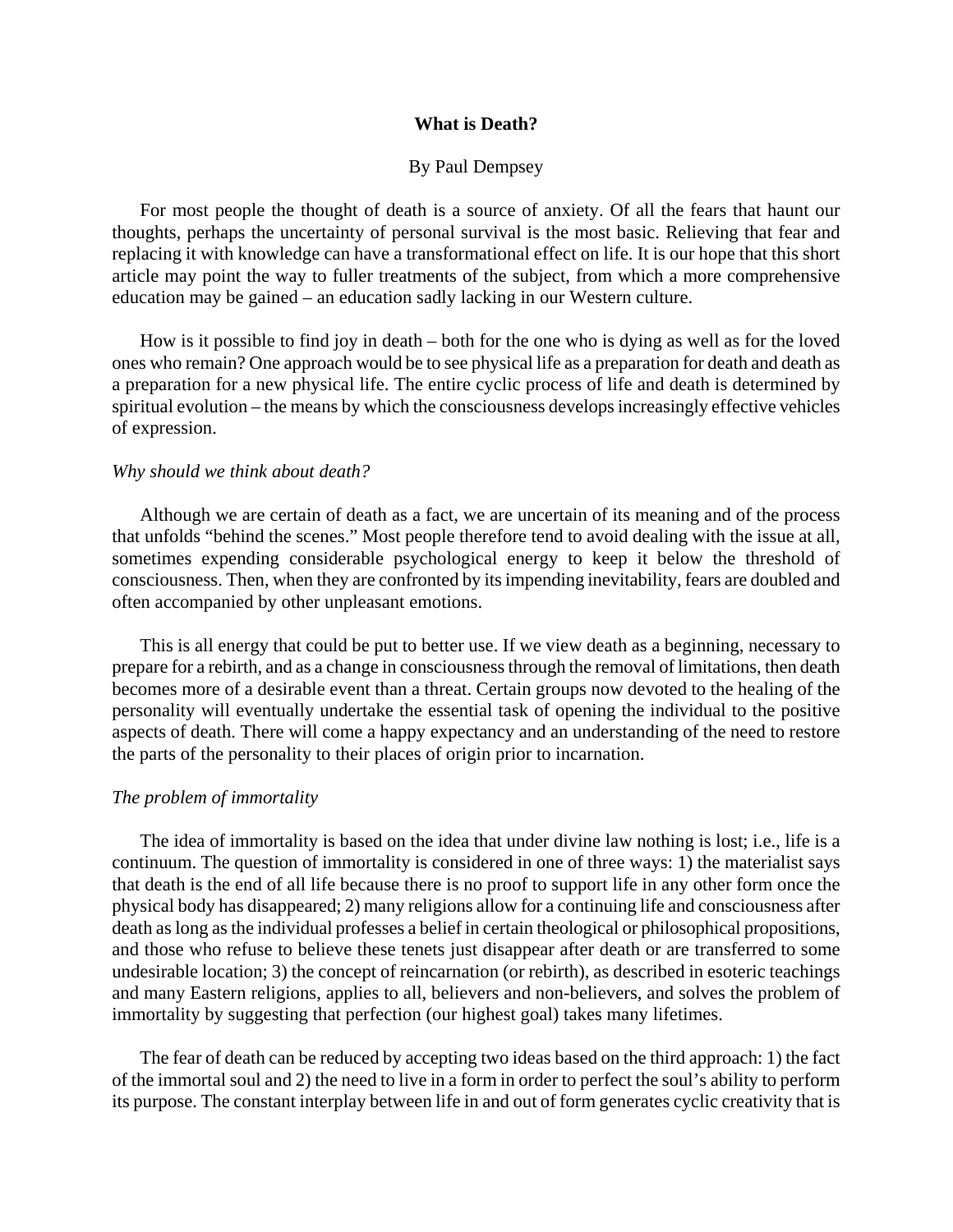the basis of evolution toward perfection.

 As our awareness moves from emphasis on the personality form to an emphasis on the soul, so will we gradually lose our fear of the disappearing physical form. In the world of the soul, there is no death; therefore as we abandon our fixation on the material life, so will our fear of death dissipate. One of the predominant fears is that of the loneliness of the spirit entity after death. In fact (and we have been assured of this by those who have had near-death experiences), we are reunited with family and friends after death, and we also have full access to the thoughts and feelings of those still in the physical form as well as continuing to have our own thoughts and feelings. The loneliness at birth is actually far greater because of the limitations imposed by a physical constitution.

 The fear engendered by various theologies is without foundation: there is no angry God, no hell and no need to pardon sins through some institution or system of belief. In the future, study of the technique of dying will be a practice known to all, and it will help to remove fear and dependence.

#### *Understanding the experience of death*

 Actually we die each time we go to sleep, although it's a temporary passing. There are two energy streams (or threads) that enliven us. One relates to the brain and nervous system, and the second to the heart and circulatory system. When we sleep, the consciousness thread of energy detaches from the brain and is focused elsewhere until we awaken. During sleep we are unconscious in the physical sense. When we die, both the brain energy and the heart energy are removed, and the form commences its disintegration and returns to its original source.

 At the moment of death, when the life force leaves the body (after severance of the life thread energy in the heart), it exits at one of three locations: 1) the top of the head, 2) the heart or 3) the solar plexus (at about waist level). The spiritually oriented person uses the head exit; the person of goodwill uses the heart, and those primarily oriented to the physical and emotional life exit at the solar plexus. Naturally we want to strive for the highest exit, because the next lifetime is influenced by our development in this lifetime.

 The coming technique of dying will allow us to prepare for and control our passing and to treat death as a triumphant finale and a glorious prelude to a *conscious* exit. This new attitude will eliminate sorrow, grief and all sense of loss for those remaining behind. Death then becomes a greater celebration than birth. This new technique of dying will involve two lines of practice. The first requires long preparation before death and utilizes four disciplines: 1) a constant focus in the head achieved by thought and meditation, 2) group service to humanity, 3) eventual control of consciousness just before sleep, and 4) attention to the withdrawing process at sleep. The second line of practice deals with the environment at the deathbed and utilizes silence (no talking), color, music, pressure points, use of the Sacred Word (OM) and mantras.

### *The three phases of death*

 In the first phase, just before the moment of death, the physical body loses its ability to maintain itself, and the etheric body (the vital energy body) withdraws from one of the three exits previously mentioned. The key to this phase is the "word of withdrawal" sounded by the soul. This commences